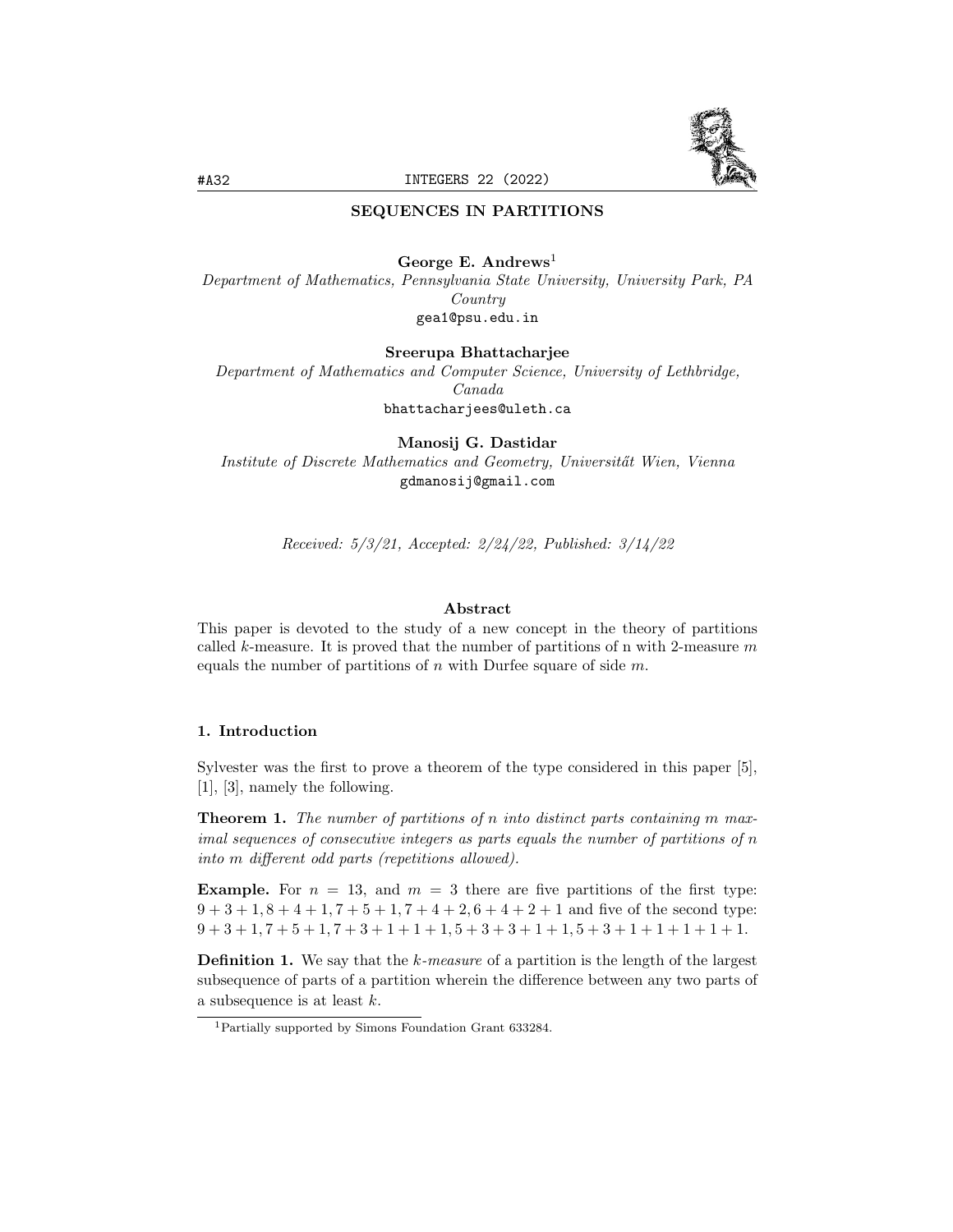|          |   |  |   | $\circ$ |   |  |  |  |
|----------|---|--|---|---------|---|--|--|--|
|          |   |  |   | $\circ$ |   |  |  |  |
|          |   |  |   | $\circ$ |   |  |  |  |
|          |   |  |   | $\circ$ | O |  |  |  |
|          | O |  | Ω |         |   |  |  |  |
|          | Ω |  |   |         |   |  |  |  |
|          | ∩ |  |   |         |   |  |  |  |
| Figure 1 |   |  |   |         |   |  |  |  |

Clearly, the 1-measure of a partition is the number of distinct parts in the partition. Thus Sylvester's theorem could be rewritten where the odd parts have 1 measure m. We should also note that when  $k > 1$ , there may be more than one maximal subsequence.

**Example.** The partition  $9+8+5+4+4+2+2+1$  has 2-measure 3 and several maximal subsequences, e.g.,  $(9, 4, 2), (9, 5, 1), (8, 5, 2),$  etc.

The object of this paper is to prove the following theorem.

**Theorem 2.** The number of partitions of n with 2-measure m equals the number of partitions of n with Durfee square of side m.

The concept of a Durfee square is most easily explained by an example.

**Example.** Figure 1 shows the Ferrer's graph of the partition  $8+8+7+5+3+3+1$ . The largest square of nodes in a Ferrer's graph is called its Durfee square. In this case, the partition has a Durfee square (as indicated) of side 4.

Section 2 will be devoted to collecting the background results necessary for proving Theorem 2. Section 3 will be devoted to the actual proof. We will close with some general observations and questions.

#### 2. Background

We require the  $q$ -binomial coefficients:

$$
\begin{bmatrix} A \\ B \end{bmatrix} = \begin{cases} \frac{(q;q)_A}{(q;q)_B(q;q)_{A-B}} & \text{if } 0 \le B \le A \\ 0 & \text{otherwise,} \end{cases} \tag{2.1}
$$
\n
$$
\text{where } (A;q)_N = (1-A)(1-Aq)\dots(1-Aq^{n-1}).
$$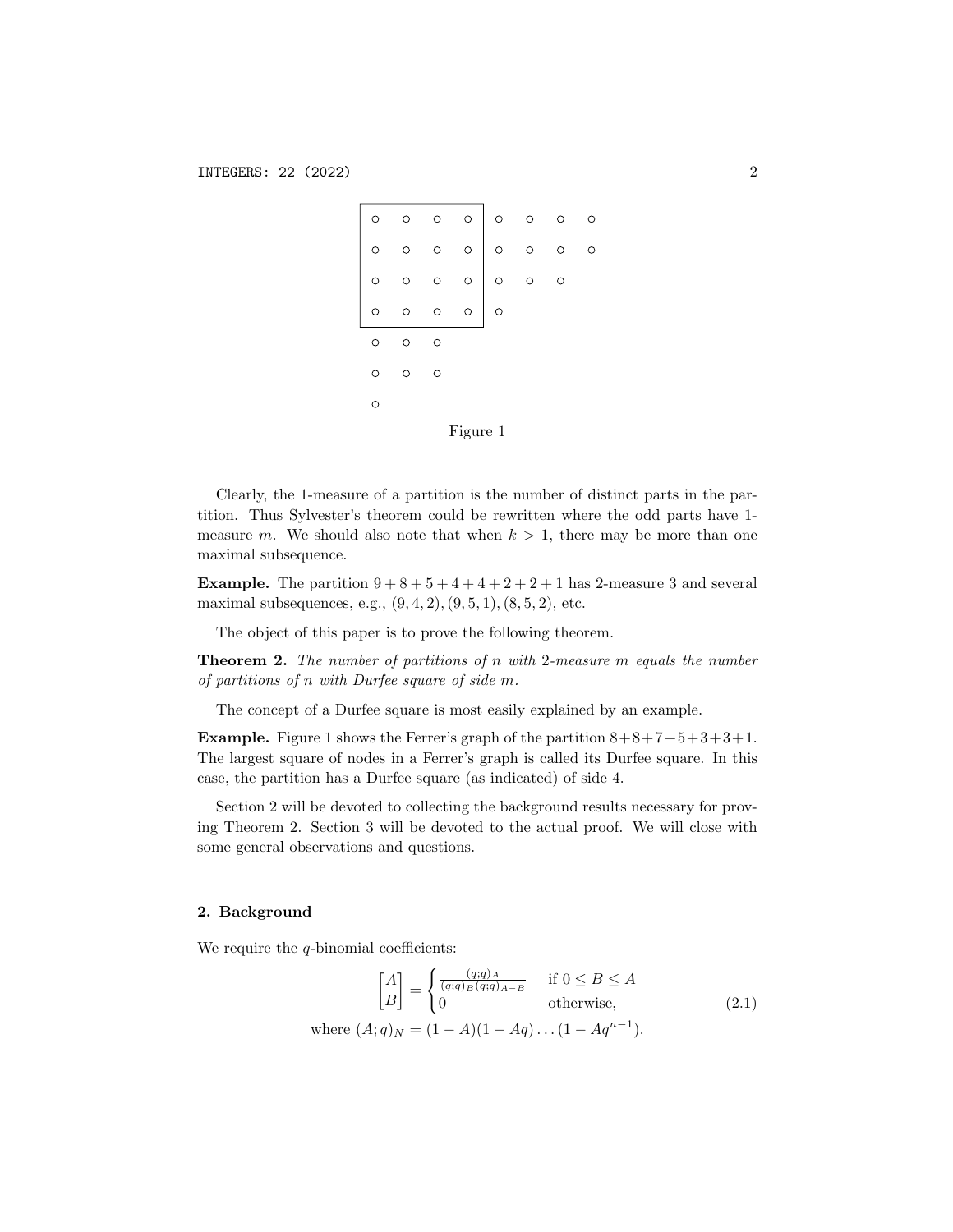**Theorem 3.** Let  $0 \leq B \leq A$  be integers. The q-binomial is a polynomial of degree  $B(A - B)$  in q satisfying the following relations:

$$
\begin{bmatrix} A \\ 0 \end{bmatrix} = \begin{bmatrix} A \\ A = 1 \end{bmatrix} = 1,
$$
\n(2.2)

$$
\begin{bmatrix} A \\ B \end{bmatrix} = \begin{bmatrix} A \\ A - B \end{bmatrix},\tag{2.3}
$$

$$
\begin{bmatrix} A \\ B \end{bmatrix} = \begin{bmatrix} A - 1 \\ B \end{bmatrix} + q^{A - B} \begin{bmatrix} A - 1 \\ B - 1 \end{bmatrix},
$$
\n(2.4)

$$
\begin{bmatrix} A \\ B \end{bmatrix} = \begin{bmatrix} A - 1 \\ B - 1 \end{bmatrix} + q^B \begin{bmatrix} A - 1 \\ B \end{bmatrix}.
$$
 (2.5)

Lemma 1. For  $R > 0$ ,

$$
\sum_{n=0}^{R} \frac{(A;q)_n (B;q)_n q^n}{(q;q)_n (ABq;q)_n} = \frac{(Aq;q)_R (Bq;q)_R}{(ABq;q)_R (q;q)_R}.
$$
\n(2.6)

Proof. This is the q-analog of a result by J.H.C Searle [4]. It can be easily seen that

$$
\frac{(Aq;q)_R(Bq;q)_R}{(ABq;q)_R(q;q)_R} - \frac{(Aq;q)_{R-1}(Bq;q)_{R-1}}{(ABq;q)_{R-1}(q;q)_{R-1}} \n= \frac{(Aq;q)_{R-1}(Bq;q)_{R-1}}{(ABq;q)_R(q;q)_R} (1 - Aq^R)(1 - Bq^R) - (1 - ABq^R)(1 - q^R) \n= \frac{(Aq;q)_{R-1}(Bq;q)_{R-1}}{(ABq;q)_R(q;q)_R} (q^R(1-A)(1-B)) \n= q^R \frac{(A;q)_R(B;q)_R}{(ABq;q)_R(q;q)_R}.
$$

The result now follows by telescoping the above series.

 $\Box$ 

## 3. Proof

We begin by studying partitions according to the length of the sequence of consecutive integer parts that contain the largest part. For example, the partition  $8 + 8 + 7 + 6 + 6 + 4$  has 8,7,6 as this sequence. We call this sequence the top sequence and we call its length the *top number*. In the above example, the top number is 3.

We let  $e(n)$  (resp.  $o(n)$ ) denote the generating function for partitions with even (resp. odd) top number and the largest part being at most  $n$ . This will be a two variable generating function where the exponent on z counts the 2-measure and the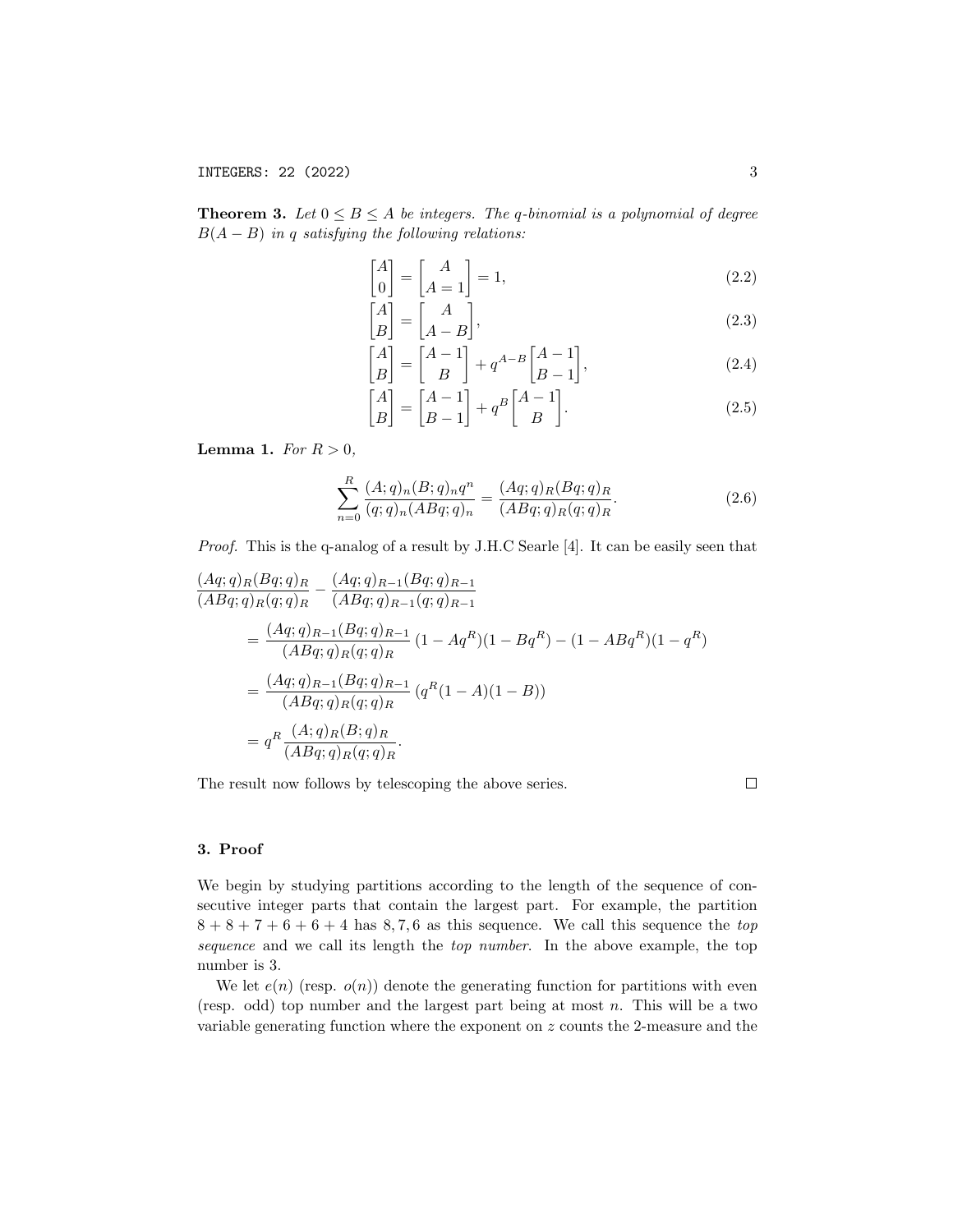#### INTEGERS: 22 (2022) 4

exponent on q counts the number being partitioned. Thus,

$$
e(0) = e(1) = 1 \text{ (for the empty partition of 0),}
$$
\n
$$
(3.1)
$$

$$
e(2) = 1 + \frac{zq^{1+2}}{(1-q)(1-q^2)} = 1 + \frac{zq^3}{(1-q)(1-q^2)},
$$
\n(3.2)

$$
o(0) = 0,\tag{3.3}
$$

$$
o(1) = \frac{zq}{(1-q)},\tag{3.4}
$$

$$
o(2) = \frac{zq}{1-q} + \frac{zq^2}{1-q^2}.
$$
\n(3.5)

We now define

$$
E(n) = e(n) - e(n-1),
$$
\n(3.6)

and

$$
O(n) = o(n) - o(n-1).
$$
\n(3.7)

So  $E(n)$  (resp.  $O(n)$ ) is the generating function for those partitions counted by  $e(n)$  (resp.  $o(n)$ ) where the largest part is exactly n. Clearly,

$$
e(n) = \sum_{j=0}^{n} E(j),
$$
\n(3.8)

and

$$
o(n) = \sum_{j=0}^{n} O(j).
$$
 (3.9)

**Lemma 2.** The following recurrences hold in addition to Equations  $(3.8)$  and  $(3.9)$ :

$$
E(n) = \frac{q^n}{1 - q^n} O(n - 1),
$$
\n(3.10)

$$
O(n) = \frac{zq^n}{1 - q^n} (e(n-2) + o(n-2)) + \frac{zq^n}{1 - q^n} E(n-1).
$$
 (3.11)

*Proof.* Note that when the largest part of a partition is  $n - 1$  and the top number is odd, then adding instances of  $n$  does not change the 2-measure, because if the original top sequence is  $(n-1, n-2, \ldots n-2j+1)$  then exactly j terms of this sequence (namely,  $n-1$ ,  $n-3$ ,  $n-5$ ,..., $n-2j+1$ ) contribute to the 2-measure. By inserting n we see that still only j terms of the sequence  $(n, n-1, ..., n-2j+1)$  contribute to the 2-measure (although there are now two possible ways of contributing  $j$  terms:  $(n, n-2, n-4,... n-2j+2)$  or  $(n-1, n-3, n-5,...,n-2j+1)$ . If, on the other hand, the top number is even, say 2j, and the top sequence is  $(n-1, n-2, n-3,$ ...  $n - 2j$ ), then inserting n adds 1 to the 2-measure because now  $j + 1$  terms can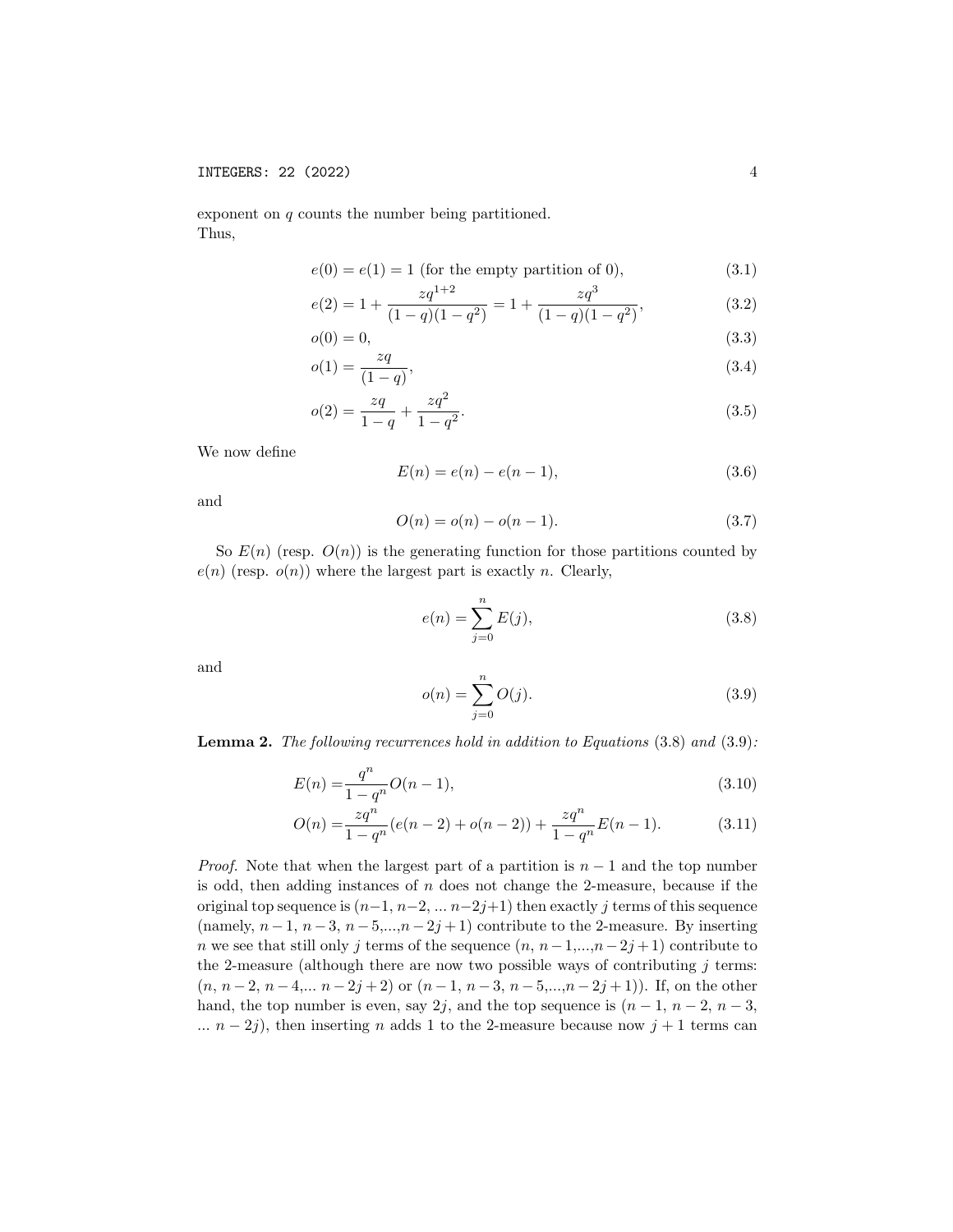contribute to the 2-measure (namely,  $n, n-2, n-4,... n-2j$ ). This accounts for the non-obvious appearances or non-appearances of  $z$  in the following identities.

Verification of Equation (3.10) and Equation (3.11) is straightforward. First, consider Equation (3.10). In order to produce partitions with top number even and largest part n, one must attach the n's to a partition where the largest part is  $n-1$ and the top number is odd. This establishes Equation (3.10). For Equation (3.11), there are two possibilities. First if n's appear with no  $(n-1)$ 's, then all other parts are allowed to be less than or equal to  $n-2$ . Hence,

$$
\frac{zq^n}{1-q^n}(e(n-2) + o(n-2)).
$$

If  $n-1$  appears, then it has to be part of an even top sequence (since the addition of  $n$  increases the top number by 1). Hence in this case, the partitions are generated by

$$
\frac{zq^n}{1-q^n}E(n-1).
$$

Thus Equation (3.11) is established.

Note that the initial conditions Equations  $(3.1),(3.3)$  and  $(3.4)$ , together with Equations (3.8), (3.9), (3.10) and (3.11), uniquely define  $E(n)$ ,  $O(n)$ ,  $e(n)$  and  $o(n)$ . This is easily proved by mathematical induction on n. We now define

$$
\mathcal{E}(n) = \begin{cases} 1 & \text{if } n = 0\\ \sum_{j=1}^{\lfloor \frac{n}{2} \rfloor} \frac{z^j q^{2n+j^2-2j} {n-j-1 \choose j-1}}{(q;q)_{j-1} (q^{n-j};q)_{j+1}} & \text{if } n > 0 \end{cases}
$$
(3.12)

$$
\Omega(n) = \sum_{j=1}^{\lfloor \frac{n+1}{2} \rfloor} \frac{z^j q^{n+(j-1)^2} {n-j \choose j-1}}{(q;q)_{j-1} (q^{n-j+1};q)_j},\tag{3.13}
$$

$$
\epsilon(n) = \sum_{j=0}^{n} \mathcal{E}(j),\tag{3.14}
$$

$$
\omega(n) = \sum_{j=0}^{n} \Omega(j). \tag{3.15}
$$

**Theorem 4.** For  $n \geq 0$ ,

$$
\mathcal{E}(n) = E(n),\tag{3.16}
$$

$$
\Omega(n) = O(n),\tag{3.17}
$$

$$
\epsilon(n) = e(n),\tag{3.18}
$$

$$
\omega(n) = o(n). \tag{3.19}
$$

*Proof.* We have already remarked that Equations  $(3.1), (3.3), (3.4), (3.8), (3.9),$  $(3.10)$  and  $(3.11)$  uniquely define  $E(n)$ ,  $O(n)$ ,  $e(n)$ ,  $o(n)$ . Hence if we show that

 $\Box$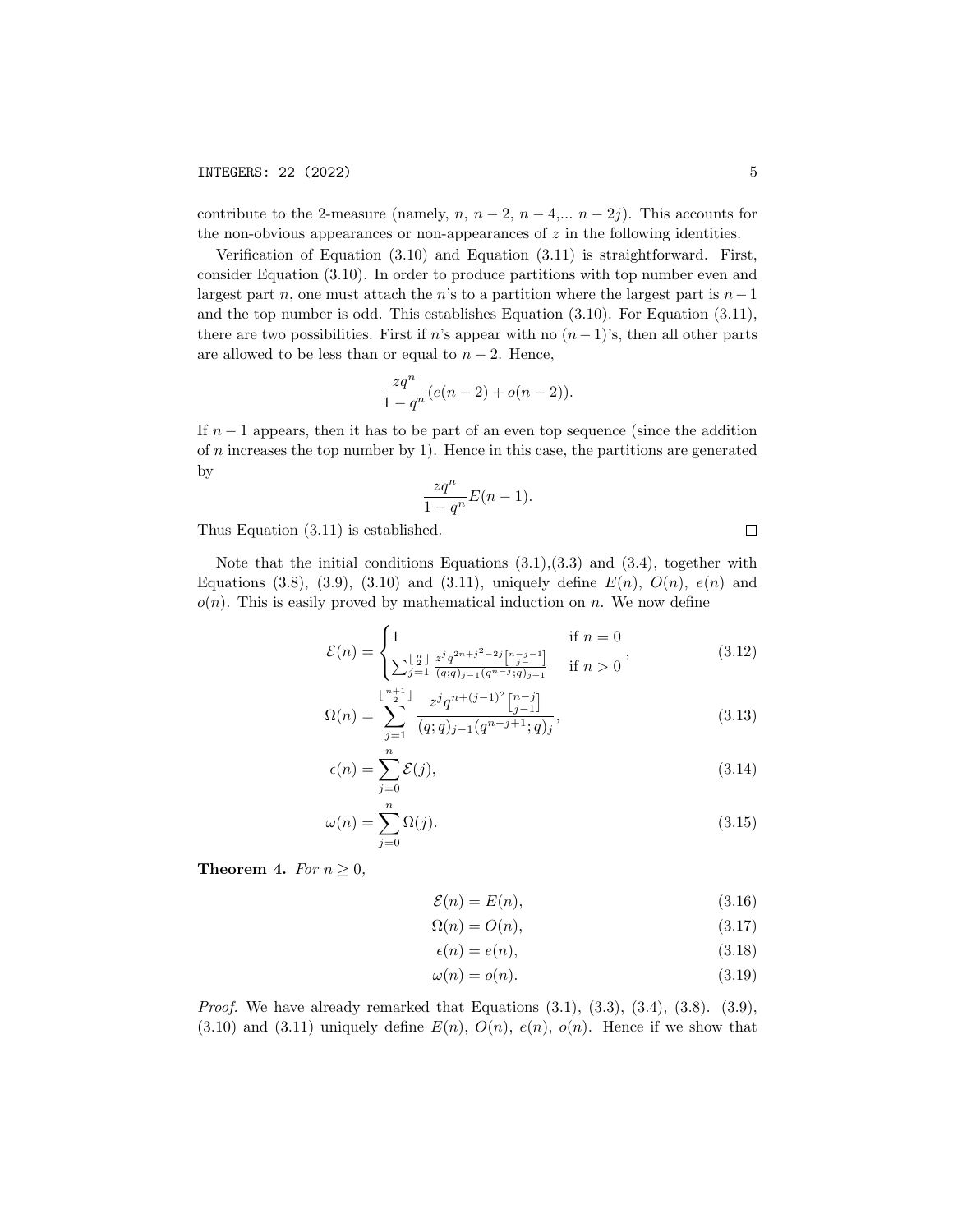# INTEGERS: 22 (2022) 6

 $\mathcal{E}(n)$ ,  $\Omega(n)$ ,  $\epsilon(n)$  and  $\omega(n)$  satisfy the same assertions, then we will have proved our theorem.

Now Equation (3.1) is immediate from Equation (3.12), and Equation (3.3) follows from Equation (3.13) with  $n = 0$ . Equation (3.4) follows from Equations (3.15) and  $(3.13)$  with  $n = 1$ . Also, Equation  $(3.8)$  and Equation  $(3.9)$  are immediate from Equation (3.14) and Equation (3.15), respectively. Thus, all that remains are the proofs of Equation (3.10) and Equation (3.11). First, we verify Equation (3.16). We consider the definition of  $E(n)$  from Equation (3.10) and see that

$$
\frac{q^n}{1-q^n} \Omega(n-1) = \frac{q^n}{1-q^n} \sum_{j=1}^{\lfloor \frac{n}{2} \rfloor} \frac{z^j q^{n-1+j^2-2j+1} {n-j-1 \choose j-1}}{(q;q)_{j-1} (q^{n-j};q)_j}
$$

$$
= \sum_{j=1}^{\lfloor \frac{n}{2} \rfloor} \frac{z^j q^{2n+j^2-2j} {n-j-1 \choose j-1}}{(q;q)_{j-1} (q^{n-j};q)_{j+1}}
$$

$$
= \mathcal{E}(n),
$$

as desired.

Finally, we treat the following equivalent version of Equation (3.11):

$$
\frac{1-q^n}{zq^n}O(n) = e(n-2) + o(n-2) + E(n-1).
$$
 (3.20)

For the left-hand side,

$$
\frac{1-q^n}{zq^n}\Omega(n) = \sum_{j=1}^{\lfloor \frac{n+1}{2} \rfloor} \frac{z^{j-1}q^{j-1} \binom{n-j}{j-1}}{(q;q)_{j-1}(q^{n-j+1};q)_{j-1}}
$$
\n
$$
= \sum_{j=0}^{\lfloor \frac{n-1}{2} \rfloor} \frac{z^j q^{j^2 \binom{n-j-1}{j}}}{(q;q)_j(q^{n-j};q)_j}.
$$
\n(3.21)

To simplify the computation for the right-hand side, we consider the coefficient of  $z^j$  in  $(\epsilon(N) + \omega(N))$ :

$$
= \sum_{n=2j}^{N} \frac{q^{2n+j^2-2j} {n-j \choose j-1}}{(q;q)_{j-1} (q^{n-j};q)_{j+1}} + \sum_{n=2j-1}^{N} \frac{q^{n+(j-1)^2} {n-j \choose j-1}}{(q;q)_{j-1} (q^{n-j};q)_j}
$$
  

$$
= \sum_{n=0}^{N-2j} \frac{q^{2(n+2j)+j^2-2j} {n+j \choose j-1}}{(q;q)_{j-1} (q^{n+j};q)_{j+1}} + \sum_{n=0}^{N-2j+1} \frac{q^{n+j^2} {n+j \choose j-1}}{(q;q)_{j-1} (q^{n+j};q)_j}
$$
  

$$
= \frac{q^{N+(j-1)^2} {n-j \choose j-1}}{(q;q)_{j-1} (q^{N-j+1};q)_j} + \frac{q^{j^2}}{(q;q)_{j-1}} \sum_{n=0}^{N-2j} \frac{q^{n} {n+j \choose j-1}}{(q^{n+j};q)_{j+1}}(q^{n+2j}+ (1-q^{n+2j}))
$$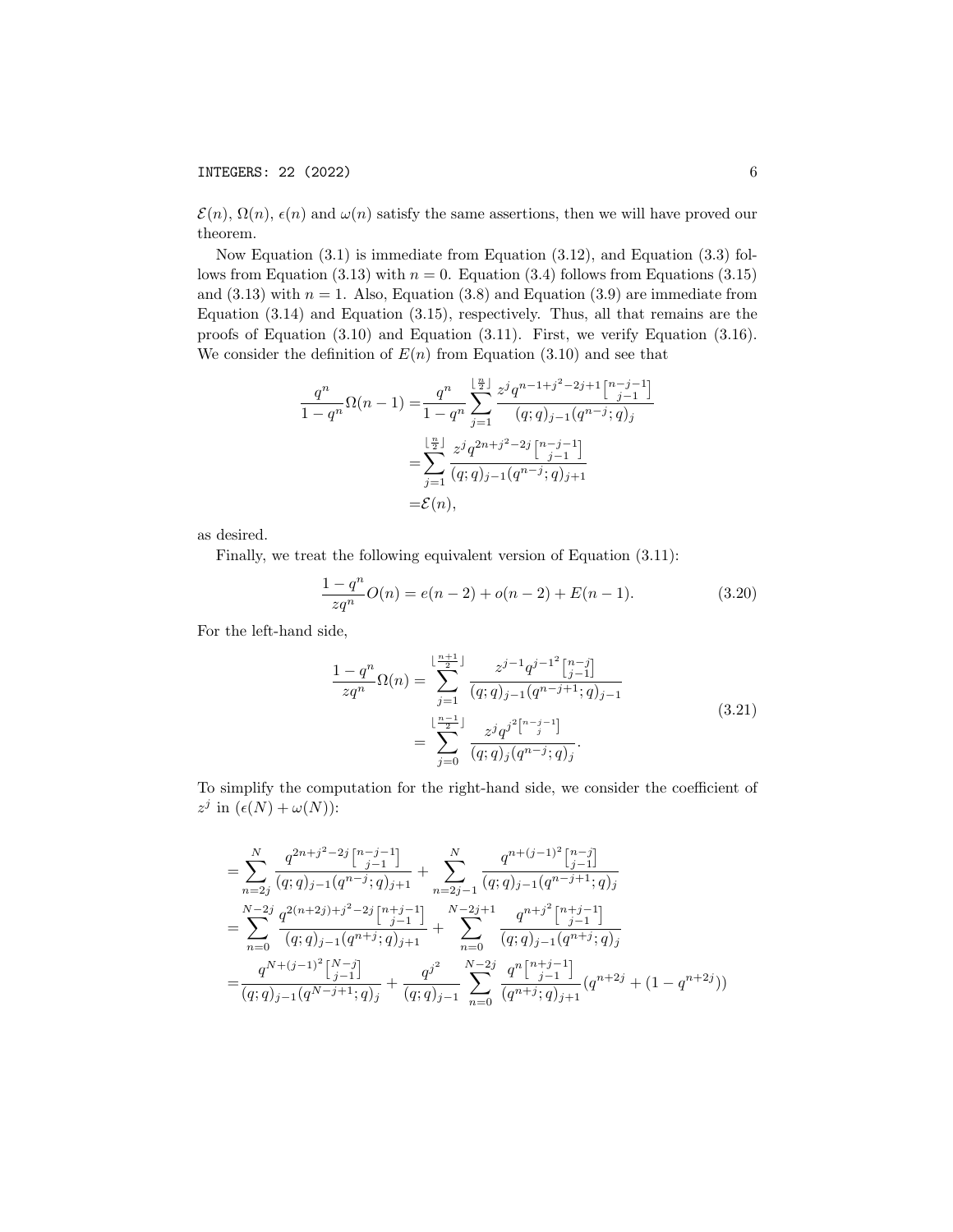$$
\begin{split}\n&= \frac{q^{N+(j-1)^2} \left[\begin{matrix} N-j \end{matrix}\right]}{(q;q)_{j-1}(q^{N-j+1};q)_j} + \frac{q^{j^2}}{(q;q)_{j-1}} \sum_{n=0}^{N-2j} \frac{q^n \left[\begin{matrix} n+j-1 \end{matrix}\right]}{(q^{n+j};q)_{j+1}} \\
&= \frac{q^{N+(j-1)^2} \left[\begin{matrix} N-j \end{matrix}\right]}{(q;q)_{j-1}(q^{N-j+1};q)_j} + \frac{q^{j^2}}{(q;q)_{2j}} \sum_{n=0}^{N-2j} \frac{(q^j;q)_n^2 q^n}{(q)_n (q^{2j+1};q)_n} \\
&= \frac{q^{N+(j-1)^2} \left[\begin{matrix} N-j \end{matrix}\right]}{(q;q)_{j-1}(q^{N-j+1};q)_j} + \frac{q^{j^2}}{(q;q)_{2j}} \frac{(q^{j+1};q)_n^2}{(q;q)_{N-2j}(q^{2j+1};q)_{N-2j}} \text{ (by Lemma 1)} \\
&= \frac{q^{N+(j-1)^2} \left[\begin{matrix} N-j \end{matrix}\right]}{(q;q)_{j-1}(q^{N-j+1};q)_j} + \frac{q^{j^2}(q;q)_{N-j}}{(q;q)_j^2(q;q)_N(q;q)_{N-2j}} \\
&= \frac{q^{N+(j-1)^2} \left[\begin{matrix} N-j \end{matrix}\right]}{(q;q)_{j-1}(q^{N-j+1};q)_j} + \frac{q^{j^2} \left[\begin{matrix} N-j \end{matrix}\right]}{(q;q)_j(q^{N-j+1};q)_j}.\n\end{split}
$$

Consequently,

$$
\epsilon(N) + \omega(N)
$$
\n
$$
= \sum_{j\geq 0} \frac{z^j q^{N+(j-1)^2} \left[\frac{N-j}{j-1}\right]}{(q;q)_{j-1}(q^{N-j+1};q)_j} + \sum_{j\geq 0} \frac{z^j q^{j^2} \left[\frac{N-j}{j}\right]}{(q;q)_j(q^{N-j+1};q)_j}
$$
\n
$$
= \sum_{j\geq 0} \frac{z^j q^{j^2}}{(q;q)_j(q^{N-j+1};q)_j} \left\{ q^{N-2j+1} (1-q^j) \left[\frac{N-j}{j-1}\right] + \left[\frac{N-j}{j}\right] \right\}
$$
\n
$$
= \sum_{j\geq 0} \frac{z^j q^{j^2}}{(q;q)_j(q^{N-j+1};q)_j} \left\{ \left[\frac{N-j+1}{j}\right] - q^{N-j+1} \left[\frac{N-j}{j-1}\right] \right\} \text{ (by Equation (2.5))}.
$$
\n(3.22)

Hence, for the right side of Equation (3.20),

$$
\epsilon(n-2) + \omega(n-2) + \mathcal{E}(n-1)
$$
\n
$$
= \sum_{j\geq 0} \frac{z^j q^{j^2}}{(q;q)_j (q^{n-j-1};q)_j} \left( \begin{bmatrix} n-j-1 \\ j \end{bmatrix} - q^{n-j-1} \begin{bmatrix} n-j-2 \\ j-1 \end{bmatrix} \right)
$$
\n
$$
+ \sum_{j\geq 1} \frac{z^j q^{2n+j^2-2j-2}}{(q;q)_{j-1} (q^{n-j-1};q)_{j+1}} \begin{bmatrix} n-j-2 \\ j-1 \end{bmatrix}
$$
\n
$$
= \sum_{j\geq 0} \frac{z^j q^{j^2}}{(q;q)_j (q^{n-j-1};q)_{j+1}} \left\{ \left( \begin{bmatrix} n-j-1 \\ j \end{bmatrix} - q^{n-j-1} \begin{bmatrix} n-j-2 \\ j-1 \end{bmatrix} \right) (1-q^n) + q^{2n-2j-2} (1-q^j) \begin{bmatrix} n-j-2 \\ j-1 \end{bmatrix} \right\}
$$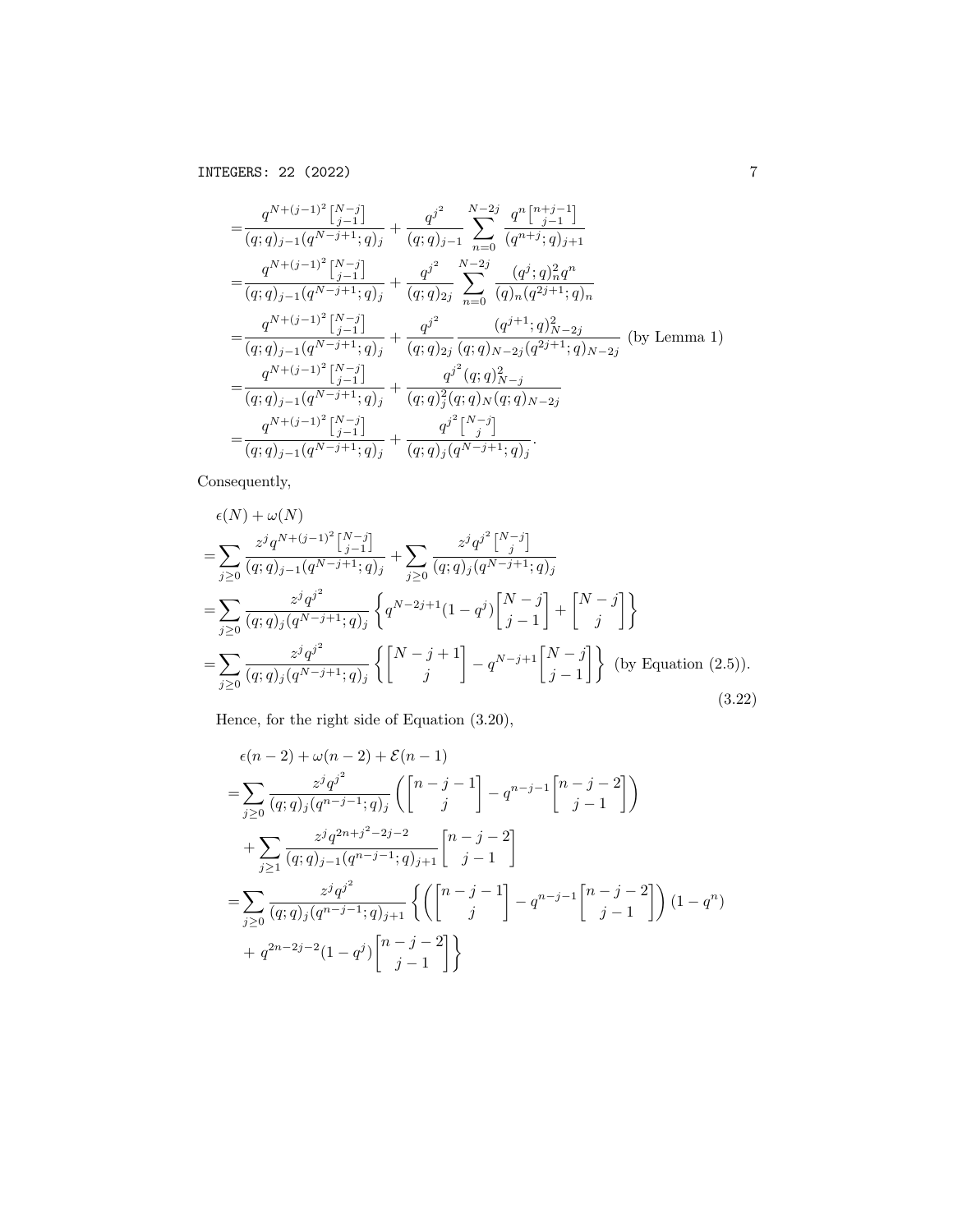$\overline{2}$ 

$$
= \sum_{j\geq 0} \frac{z^j q^{j^2}}{(q;q)_j (q^{n-j-1};q)_{j+1}} \left\{ \begin{bmatrix} n-j-1 \ j \end{bmatrix} (1-q^{n-1}) - q^{n-j-1} (1-q^{n-j-1}) \begin{bmatrix} n-j-2 \ j-1 \end{bmatrix} \right\}
$$
  
\n
$$
= \sum_{j\geq 0} \frac{z^j q^{j^2}}{(q;q)_j (q^{n-j-1};q)_{j+1}} \frac{(q;q)_{n-j-1}}{(q;q)_j (q;q)_{n-2j-1}} ((1-q^{n-1}) - q^{n-j-1} (1-q^j))
$$
  
\n
$$
= \sum_{j\geq 0} \frac{z^j q^{j^2}}{(q;q)_j (q^{n-j-1};q)_{j+1}} \begin{bmatrix} n-j-1 \ j \end{bmatrix} (1-q^{n-j-1})
$$
  
\n
$$
= \sum_{j\geq 0} \frac{z^j q^{j^2} [n-j-1]}{(q;q)_j (q^{n-j};q)_j}.
$$

and this is identical to the right-hand side of Equation (3.21), thus establishing

$$
\frac{(1-q^n)\Omega(n)}{zq^n} = \epsilon(n-2) + \omega(n-2) + \mathcal{E}(n-1),
$$

which is equivalent to Equation (3.20).

Hence, all the required recurrences have been established and Theorem 4 is proved.  $\Box$ 

Proof of Theorem 2. The generating function for all partitions in which the exponent on  $z$  counts the 2-measure and the exponent of  $q$  counts the number being partitioned is given by

$$
\lim_{N \to \infty} (e(N) + o(N)) =
$$
\n
$$
= \lim_{N \to \infty} (\epsilon(N) + \omega(N)) \text{ (by Theorem 4)}
$$
\n
$$
= \lim_{N \to \infty} \left( \sum_{j \ge 0} \frac{z^j q^{j^2}}{(q;q)_j (q^{N-j+1};q)_j} \left\{ \begin{bmatrix} N-j+1 \\ j \end{bmatrix} \right\} - q^{N-j+1} \begin{bmatrix} N-j-1 \\ j-1 \end{bmatrix} \right\}
$$
\n
$$
= \sum_{j \ge 0} \frac{z^j q^{j^2}}{(q;q)_j^2}.
$$
\n(3.23)

Now the generating function for partitions with Durfee square of side  $j$  is given by

$$
\frac{q^{j^2}}{(q;q)_j^2}.
$$

Comparing the last observation with the first expression in Equation (3.23) we see that Theorem 2 is established.